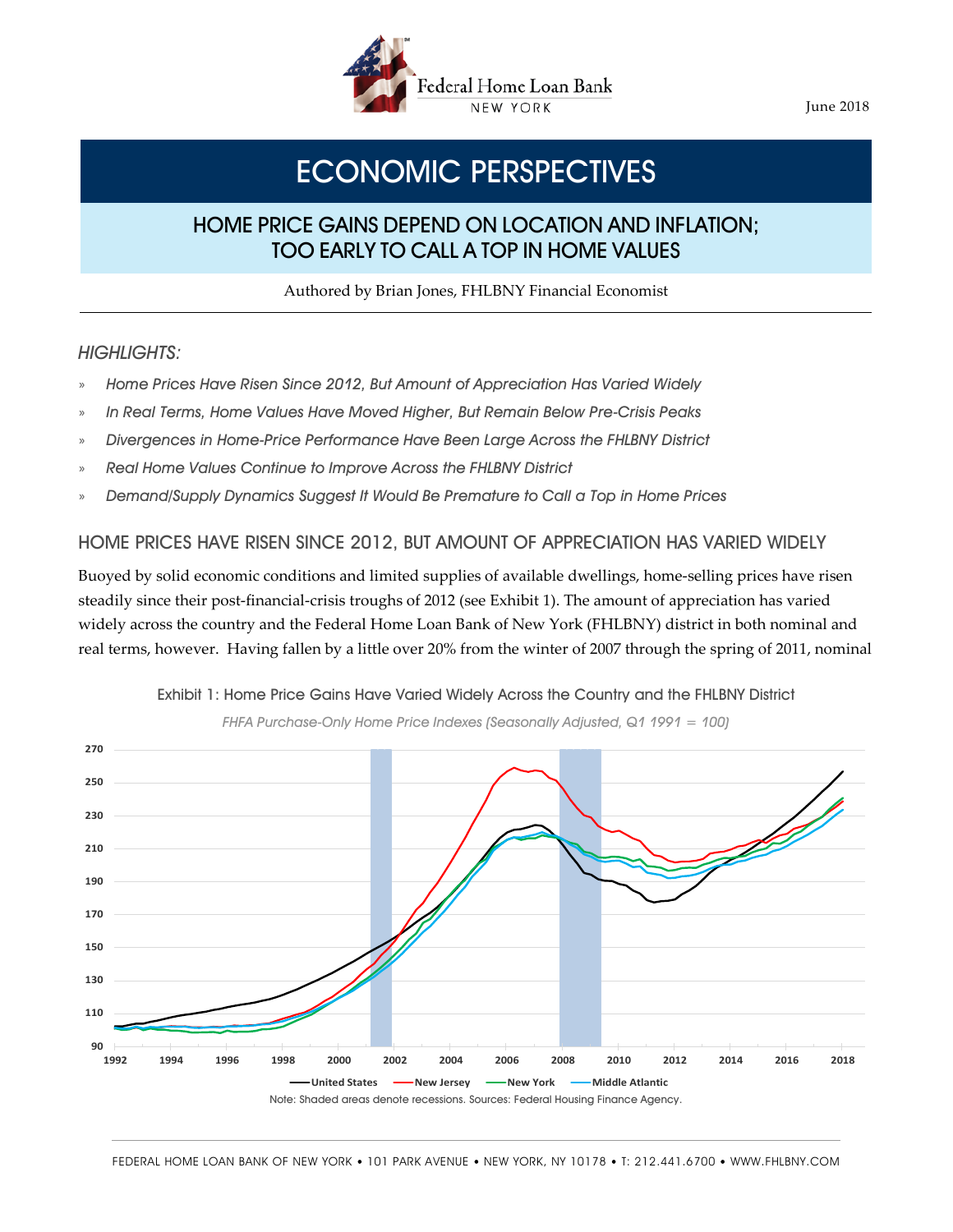home prices nationally reversed course and by the winter of 2016 had recovered all of their lost value. Since that time, they have remained on an uptrend and now stand 14½% above their pre-financial-crisis peak, according to first-quarter data compiled by the Federal Housing Finance Agency (FHFA). At 12.6%, the peak-to-trough decline in home prices in the Middle-Atlantic region was far less severe than that experienced nationally, but that figure masked disparate performance across the constituent states. Indeed, New Jersey, which saw home values advance at an astounding annualized clip of 13% from the end of the 2001 business-cycle downturn through the second quarter of 2006, suffered a 22.2% loss in home prices in the wake of the Great Recession, while the Empire State witnessed a far smaller 9.9% decline. Home values across the Middle-Atlantic region and in New York stood 10.4% and 6.2%, respectively, above their pre-crisis highs in the winter quarter, while those in the Garden State remained almost 8% shy of that mark.

#### IN REAL TERMS, HOME VALUES HAVE MOVED HIGHER, BUT REMAIN BELOW PRE-CRISIS PEAKS

Adjusting the available FHFA series for inflation using relevant national and regional consumer price gauges excluding shelter costs, real home-selling prices have climbed as well over the past six years, but have yet to return to the record highs set in the midst of the housing bubble (see Exhibit 2). Fueled by soaring home prices in the West and the South-Atlantic region, real home values nationally have risen to within four percent of their pre-crisis peak. The recoveries in the Middle-Atlantic region and in the FHLBNY district, while impressive, have been considerably smaller, supporting the view that there is not currently a residential real estate bubble in our area. Real home values across the three Mid-Atlantic States during the winter quarter were 10.6% below their prior all-time high. While inflation-adjusted home prices in New York were within 7% of the peak witnessed 12 years before, those in New Jersey remained a whopping 22.3% shy of that mark.



Exhibit 2: Real Home Values Have Improved Substantially, Yet Remain Below Pre-Great-Recession Highs



Real FHFA Purchase-Only Home Price Indexes (Seasonally Adjusted, Q1 1991 = 100)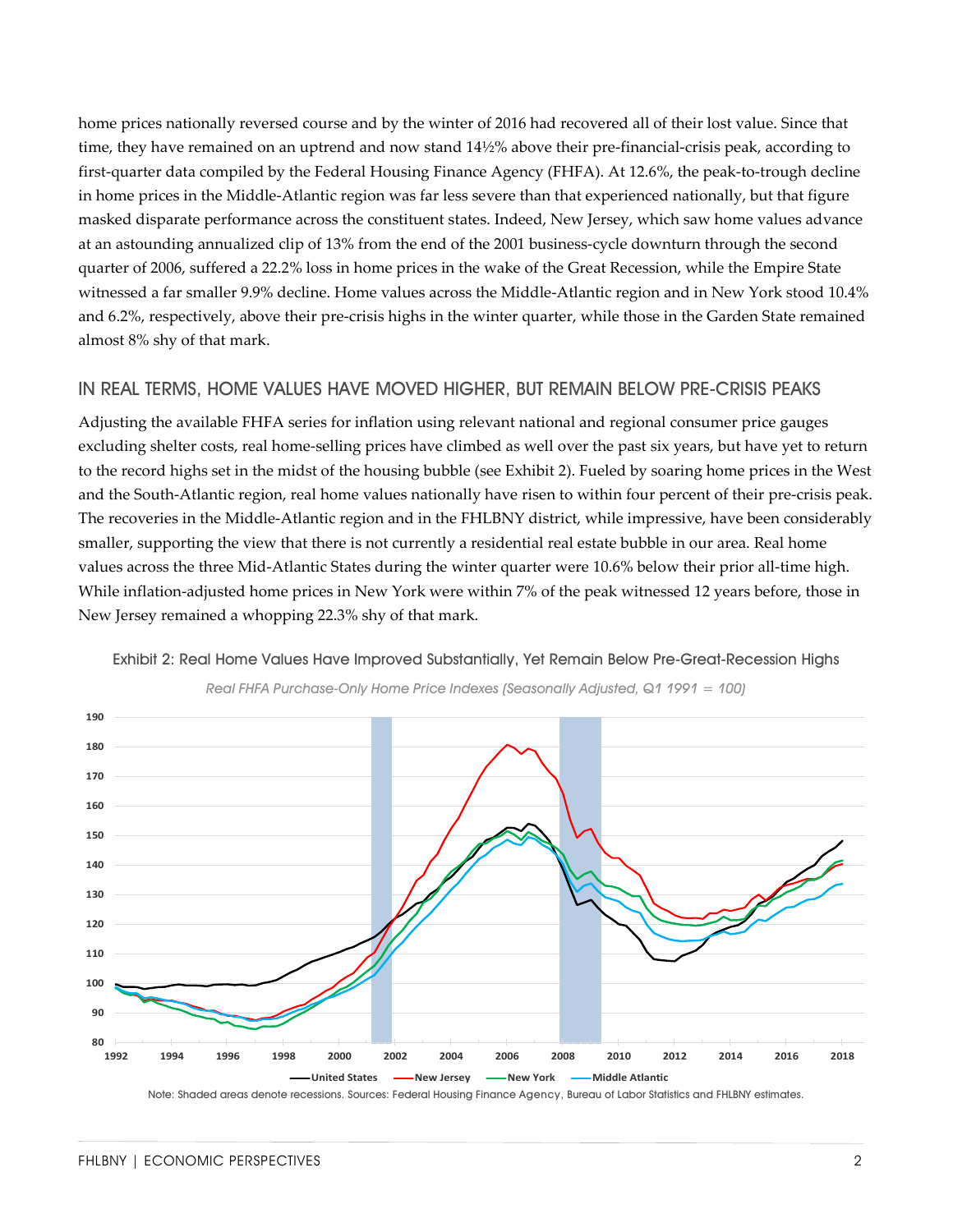#### DIVERGENCES IN HOME-PRICE PERFORMANCE HAVE BEEN LARGE ACROSS THE FHLBNY DISTRICT

Drilling deeper, divergences in home-price performance have been even greater across selected segments of the FHLBNY district covered by the FHFA data since the Millennium began (see Exhibit 3). Several major metropolitan areas in New York and New Jersey witnessed a veritable explosion in nominal home values during the late boom period. Indeed the New York City metropolitan area, along with Camden and Newark, New Jersey, saw homeselling prices climb at an annualized clip of 13.2% on average from the trough of the 2001 recession to their respective peaks. Other portions of the FHLBNY district, primarily upstate New York metropolitan areas, enjoyed far less impressive home-value gains. In the wake of the housing bubble burst, the aforementioned areas experiencing the largest home-price appreciations saw a little over half of those gains evaporate on average. Those that the boom passed by, conversely, saw little change in values. The Capital District of New York State was the one exception to the above. Home values in the Albany-Schenectady-Troy area climbed at an annual rate of 10.7% during the housing upturn, but subsequently gave back only one fifth of the recorded gain. Since 2012, nominal home prices have moved higher in all FHLBNY district metropolitan areas canvassed by the FHFA, but only Nassau and Suffolk Counties have seen values return to their pre-financial-crisis top.



Exhibit 3: The FHLBNY District Has Experienced a Wide Dispersion in Home-Price Performance





### REAL HOME VALUES CONTINUE TO IMPROVE ACROSS THE FHLBNY DISTRICT

Taking movements in consumer prices excluding shelter costs into account, real home prices continue to trend higher across major metropolitan areas within the FHLBNY district, but with one notable exception remain below their respective boom-period peaks (see Exhibit 4). Inflation-adjusted home values in the New York City metropolitan area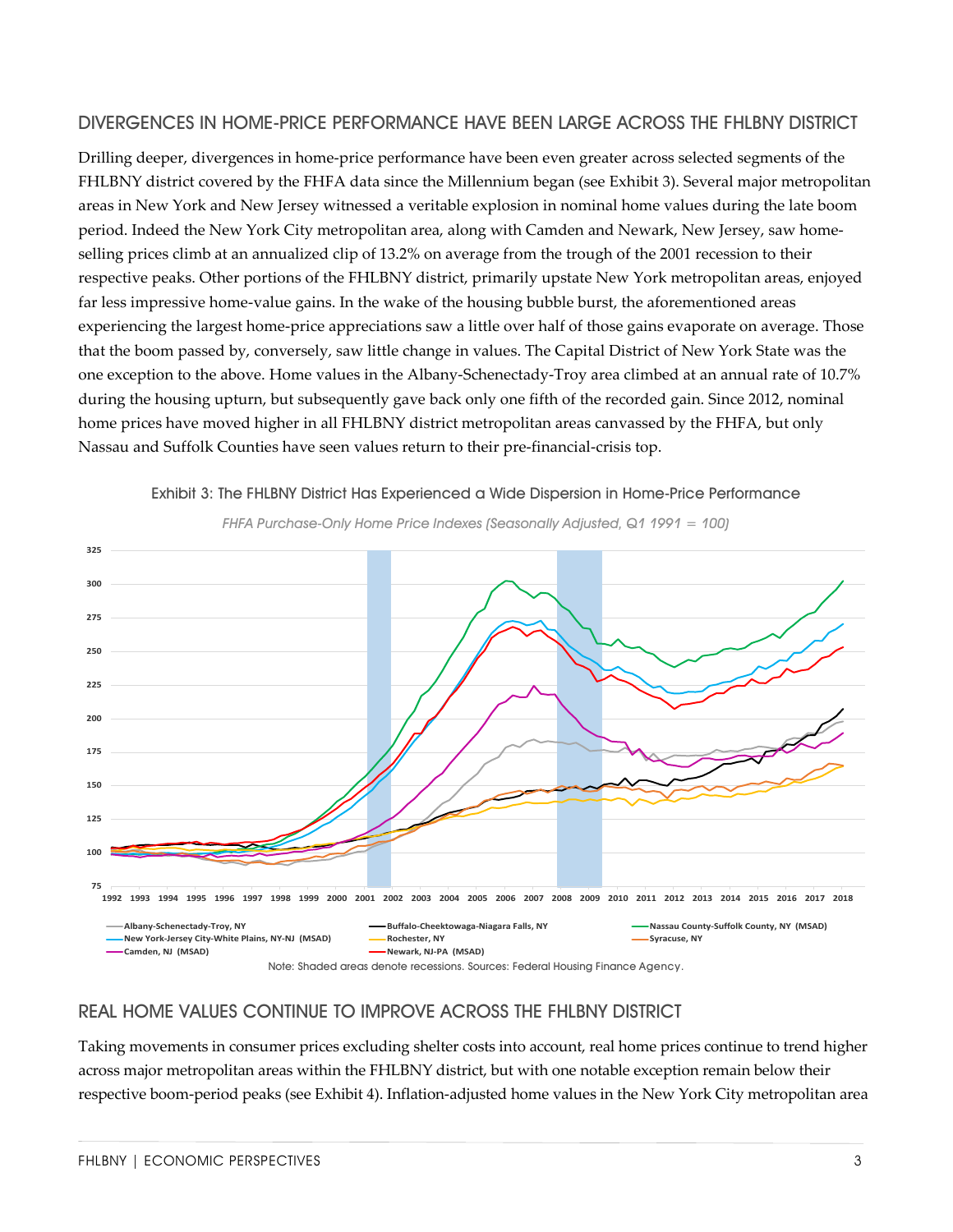have been climbing at an average annual rate of 3.6% since bottoming, yet remain about 16½% below the record precrisis levels. Real home prices in Camden and Newark, New Jersey have risen 12.4% and 17.0% from their respective 2012-2013 lows, but having lost one third of their values in the housing downturn still have considerable ground to make up. Since 2011, the weakest appreciations in inflation-adjusted prices have been posted in Rochester and Syracuse, New York. The Buffalo-Cheektowaga-Niagara Falls area has been a notable bright spot in upstate New York. Homes in that area lost a little over 10% of their real values in the wake of the housing bust, but have since climbed by almost 32% to an all-time high. Indeed, rising at an average annual rate of 4½% over the past six years, the westernmost portion of the Empire State has enjoyed the strongest growth in real home prices in the District.



Exhibit 4: Inflation-Adjusted Home Prices Higher in FHLBNY District, But Still Shy of Previous All-Time Highs

Note: Shaded areas denote recessions. Sources: Federal Housing Finance Agency, Bureau of Labor Statistics and FHLBNY estimates.

#### DEMAND/SUPPLY DYNAMICS IMPLY IT WOULD BE PREMATURE TO CALL A TOP IN HOME PRICES

Looking ahead, it appears to be way too early to call a top in residential real estate prices either nationally or locally. While marking its ninth anniversary this month, the current economic expansion shows few signs of fatigue. Indeed, business activity appears to have reaccelerated during the spring quarter. Labor market conditions remain firm and appear poised to tighten further in coming months. At 3.8% of the civilian labor force nationwide, unemployment last month dipped to a level last seen in December 1969 and further below the figure economists generally associate with full employment. With the exception of Puerto Rico, where joblessness remains elevated in the wake of last year's devastating storms, most of the FHLBNY coverage area is operating at full employment. Higher median prices and mortgage interest rates have certainly weighed on housing affordability across the country and our district. However, median family incomes remain well above the 25% qualifying ratio for monthly

Real FHFA Purchase-Only Home Price Indexes (Seasonally Adjusted, Q1 1991 = 100)